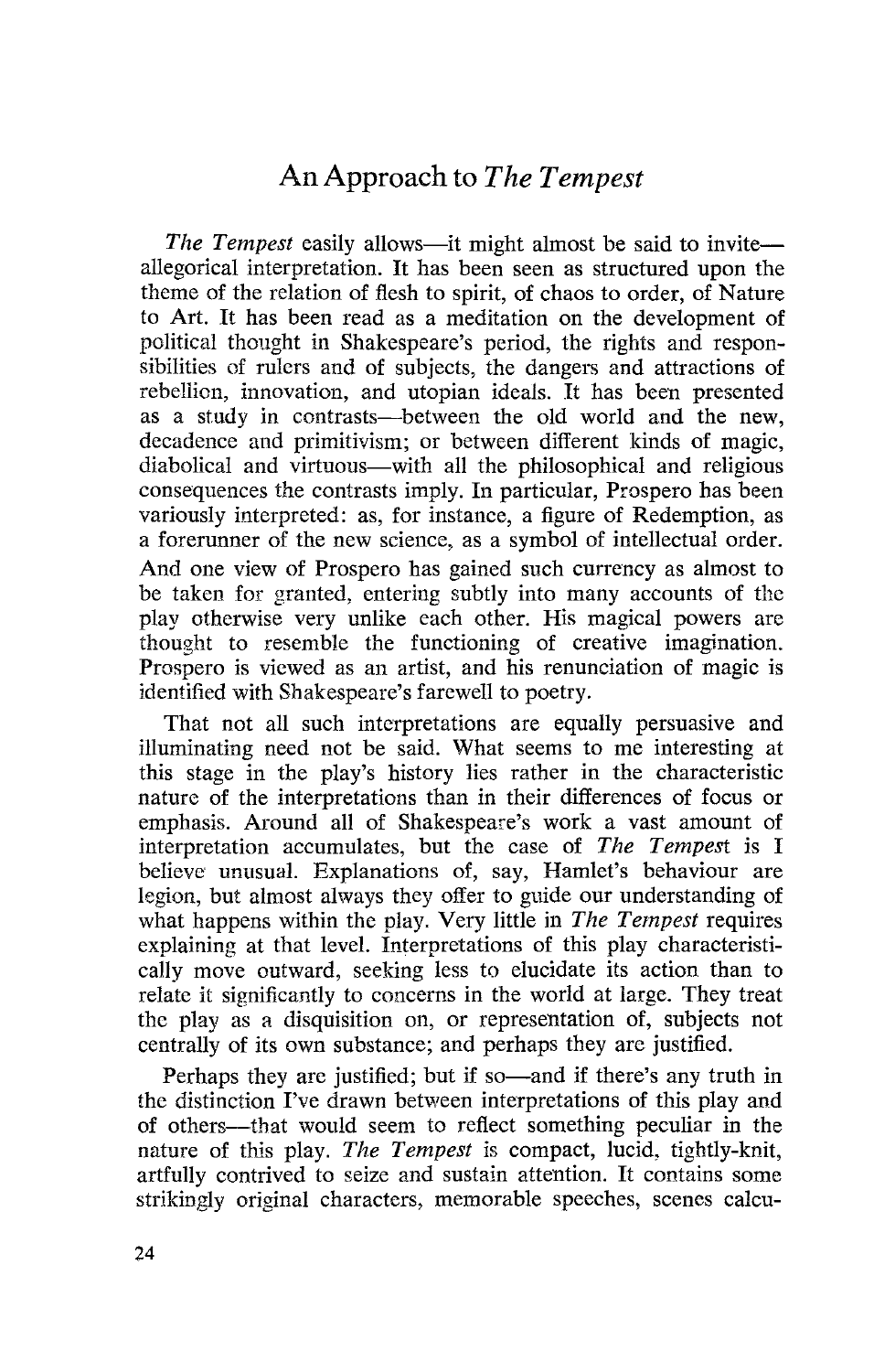lated to arouse wonder and laughter. Its action unfolds with energy and economy. An alert and practised intelligence can be felt in every detail of the composition. And yet, in comparison with Shakespeare's major plays, *The Tempest* appears measurably more slight-slight, I'd argue, in both construction and conception. The formal perfection of *The Tempest,* encompassing of course much more than its celebrated observation of the unities of time and place, remains less impressive, accomplishes less in the organization of complex conceptions than, say, the dense reiterations of *Coriolanus* or the powerfully logical exfoliation of *Macbeth.*

Echoes of *Macbeth,* especially, have been remarked in the plot to kill Alonso. As Lady Macbeth urged her husband to murder Duncan in his sleep. so Antonio prompts Sebastian to murder the sleeping king, and images and phrases from the earlier play reappear in the dialogue of the later. To recall *Macbeth* here brings out the rapidity and ease with which *The Tempest* develops its plot, attributing just enough of motive, of calculation, and of scruple to the two plotters. But the comparison brings out also how diminished an imaginative engagement with evil it is that can make do with this ease and economy. The scoundrels of *The Tempest* look sketchy alongside the great figures whose roles they re-enact. It has been said, for example, that Antonio's attitude to conscience parallels Lady Macbeth's, but the parallel, if there be one, recaptures none of the intensity, the horror, the strenuous, dreadfully sensuous awareness of consequences, the enormous seriousness of the lines in which Shakespeare represents Lady Macbeth's repudiation of conscience:

Come, you Spirits

That tend on mortal thoughts, unsex me here, And fill me, from the crown to the toe, top-full Of direst cruelty! make thick my blood, Stop up th'access and passage to remorse, That no compunctious visitings of Nature Shake my fell purpose, nor keep peace between Th'effect and it! Come to my woman's breasts, And take my milk for gall, you murth'ring ministers.

(I.v.40-48)

Antonio, when Sebastian refers to his conscience, answers with a jaunty dismissal possible only to one for whom the problem, for whom all the consciousness implicit in Lady Macbeth's lines, has never existed:

Ay, sir; where lies that? if 'twere a kibe, 'Twould put me to my slipper: but I feel not This deity in my bosom: twenty consciences,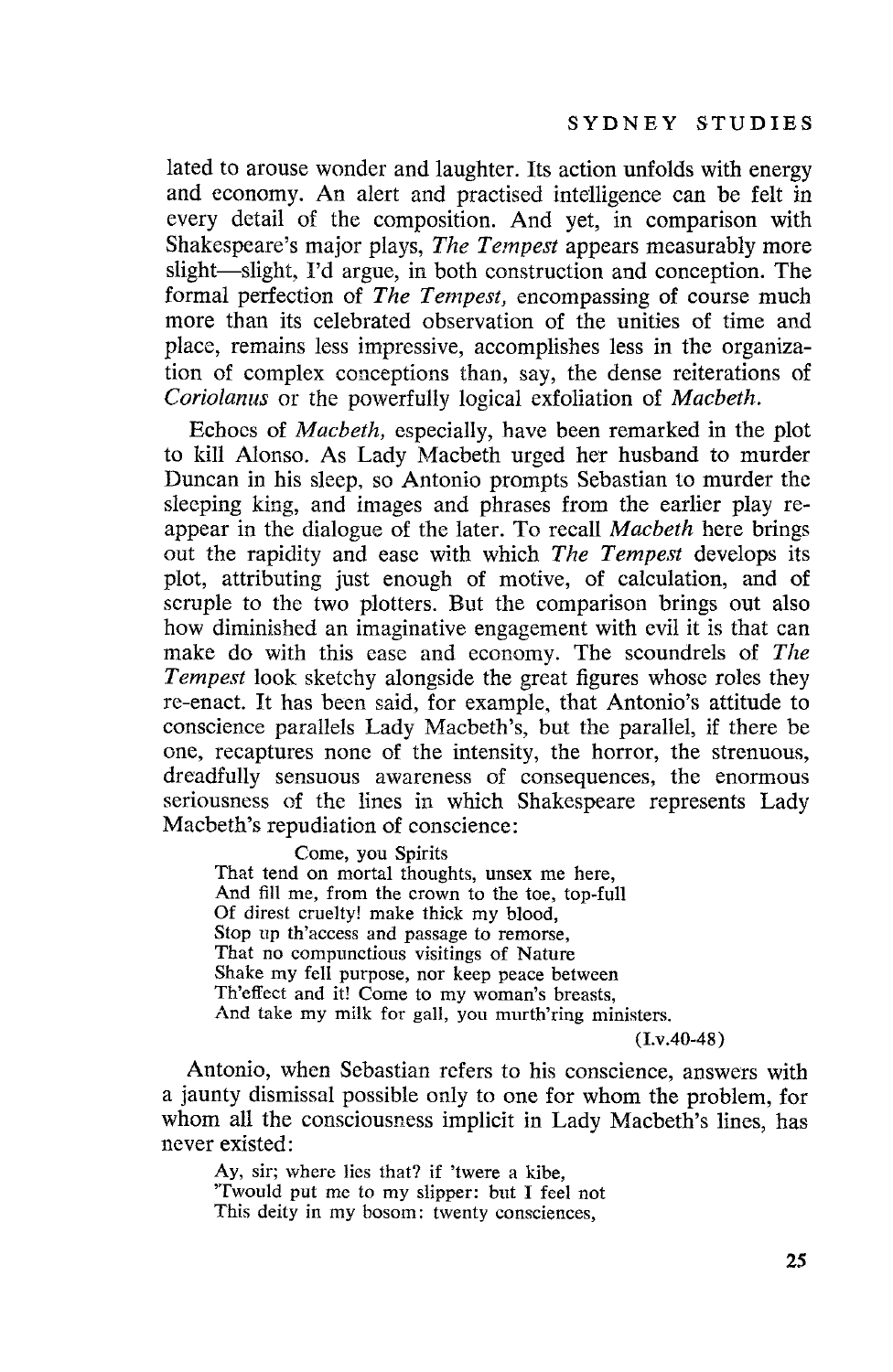That stand 'twixt me and Milan, candied be they, And melt, ere they molest!

(II.i.271-275)1

Of course it must in fairness be said that Antonio and Sebastian have too small a share in *The Tempest* to need more ample inward development; that their plot is forestalled before it can do harm, so that their evil intent requires no deeper exploration; and that the play, being a comedy, could not accommodate a fuller realization of horrors. Granting all this does nothing to discommode my argument: it is only another way to make the point. *The Tempest* requires-for Shakespeare-relatively little in-depth explanation, it directs commentary outward towards allegorical readings, because the limiting perfection of its structure restricts its engagement with the postulated materials. This is not to deny the pervasive evidence in the play of a fertile, receptive, intellectual activity-an activity throwing up ideas for sharp though not extended consideration. Nor is it to deny the signs of creative self-delight in imagining all round a Caliban or an Ariel. It is rather to argue that Shakespeare's interest, the creative interest manifest in the play, does not lie where it might normally be expected.

That interest does not lie, for one thing, in the fable, which has less of complication, uncertainty, or suspense than in any but the slenderest of Shakespeare's early comedies. It lacks suspense because evil here is too shadowy and unrealized, too quickly prevented, too powerless seriously to threaten. It lacks uncertainty because Prospero's foresight is too clear, his intelligence too ubiquitous, and his power too apt, to leave the issue much in doubt. The action of the play devolves therefore into a sequence of stages in the fulfilment of his will. It is because he so largely controls the destiny of all the other characters that it is tempting to see Prospero as puppet-master or playwright. Yet the analogy can overpersuade. The other figures are assigned roles in a play of Prospero's devising. Prospero himself figures in the play that he creates, but figures also in the larger play (Shakespeare's) that circumscribes, and tests the limits of his control within, his creation.

I want to suggest, then, that the main concern of *The Tempest,* its focus of interest, lies not in the plot-so little is done with the plot; not in character-so many of the characters are little better

 $\mathbf{1}$ The quotation from *Macbeth* is taken from the Arden edition, ed. Kenneth Muir (London, 1959). Quotations from *The Tempest* are taken from the Arden edition, ed. Frank Kermode (London, 1962).

26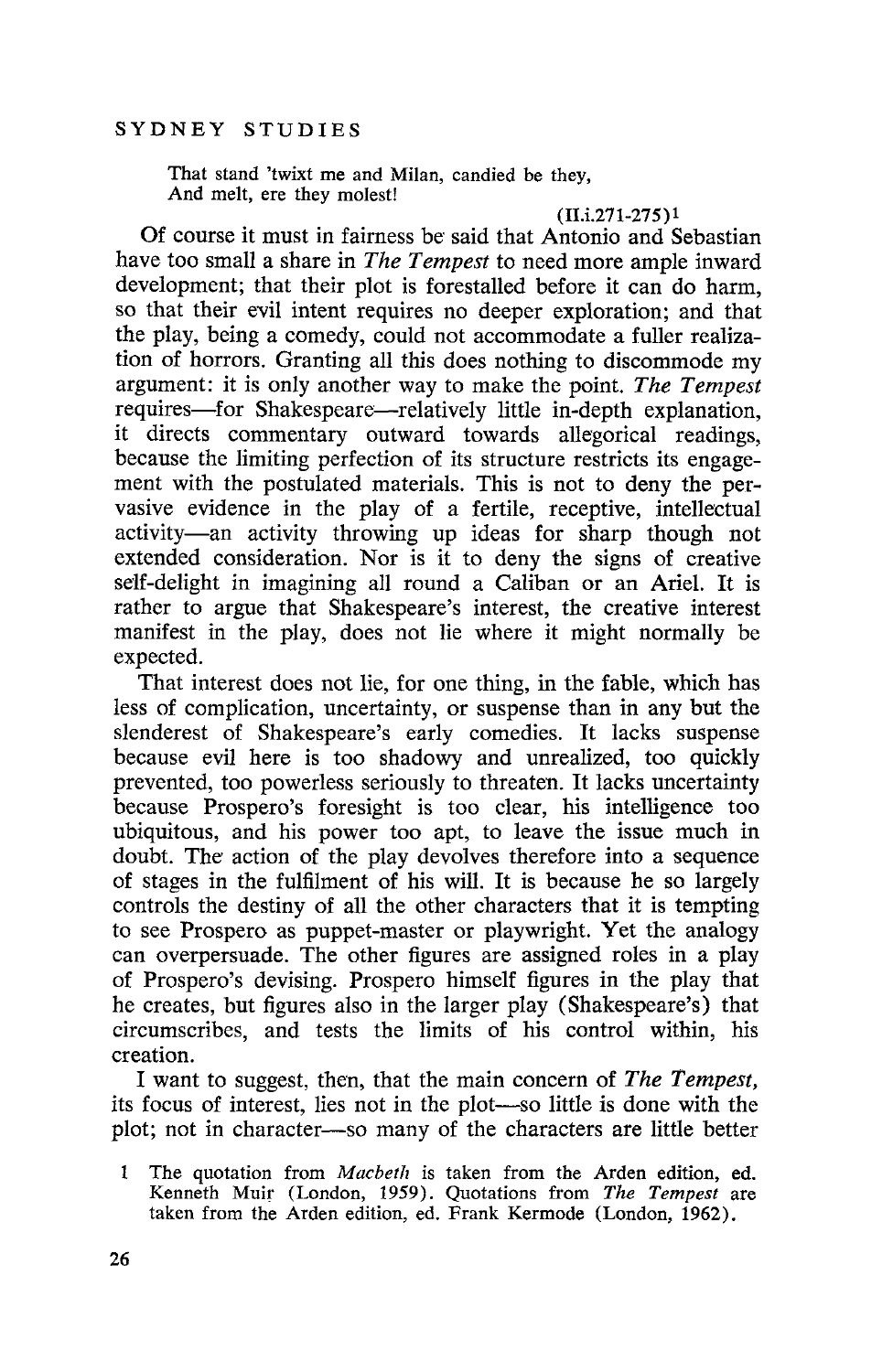than sticks; not in comedy—the clowning is expert, but Shakespeare's treatment of it seems aloof and restrained. Nor, I should add, does the main concern appear in the large, noble themes of reconciliation, forgiveness, love and restoration: these are handled too perfunctorily, arriving at a resolution without deep conviction. The main concern, at least as I find it, lies in the interrelationship between the play Prospero constructs and *The Tempest* as a whole, between Prospero's will and Shakespeare's knowledge.

Putting the case in this way risks making the play sound morc schematic and reflexive, more turned in on itself, than it really is. For much of the time, there is no call to distinguish the action of the playas a whole from the pattern Prospero imposes. Yet it is obvious that Prospero manipulates the action to an extraordinary degree, so that he stands above the play as no other character does in Shakespeare, not even the Duke in *Measure for Measure* or Paulina in the last act of *The Winter's Tale.* And at the same time, although this may be less obvious, the play contains carefully placed perspectives to show Prospero's limitations both as magician and as man.

How great his powers are, how high he stands above the other characters, the first scene amply conveys-conveys the more tellingly because at first the exercise of Prospero's art in the storm must be unknown. Instead, the play opens with what seems an objectively real event, tumultuous, rousing, but not improbable, and made more convincing by the self-centred exchanges between the sailors and the courtiers. Yet these very exchanges ironically testify, in the light of our later knowledge, to Prospero's control. When Gonzalo reminds the boatswain of the King's presence-"remember whom thou hast aboard"—the reply points to the helplessness against enraged Nature of ordinary mortals, including kings and their ministers:

None that I more love than myself. You are a counsellor; if you can command these elements to silence, and work the peace of the presence, we will not hand a rope more; use your authority: if you cannot, give thanks you have lived so long, and make yourself ready in your cabin for the mischance of the hour, if it so hap.

(I.i.20-26)

What it is here supposed no man could do turns out to be precisely what Prospero does, "command these elements to silence". But even before an audience learns that, it is permitted to feel secure that this storm will do no harm. The tone of Gonzalo's response to the boatswain effectively reduces the terror of the scene, gives promise of rescue:

I have great comfort from this fellow: methinks he hath no drowning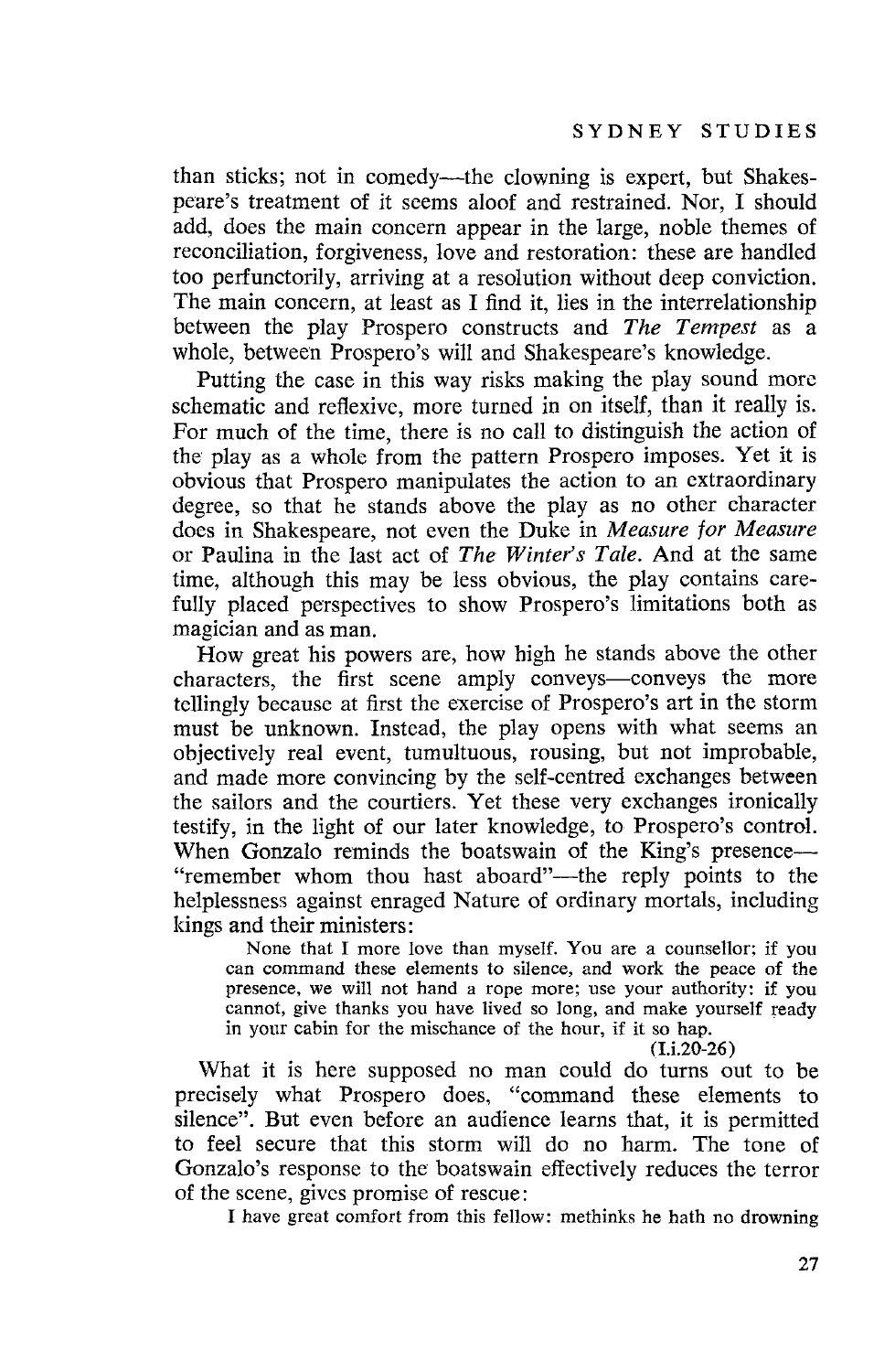mark upon him; his complexion is perfect gallows. Stand fast, good Fate, to his hanging: make the rope of his destiny our cable.

 $(I.i.28-31)$ 

The joke returns at the end, when Ariel leads the boatswain ashore to be greeted by Gonzalo with the words:

I prophesied, if a gallows were on land, This fellow could not drown.

(V.i.217-218)

The dramatic effectiveness of the first scene thus establishes the reality of Prospero's claims-

I have bedimm'd The noontide sun, call'd forth the mutinous winds, And 'twixt the green sea and the azur'd vault Set roaring war

#### $(V.i.41-44)$

-and at the same time evinces Shakespeare's (not Prospero's) consciously shaping art. The scene's blended effects are typical of the play. All through the play, the quality of dream or fantasy is interfused with its opposite, an ever-present, unillusioned and acerbic knowledge of the actualities of human life. It is a combination to be found even in the setting, for the island itself is so variously described as to allow views of it ranging from paradise to purgatory. Caliban's accounts (and he knows the island more thoroughly than any) are contrapuntal:

... fresh springs, brine-pits, barren place and fertile.

(I.ii.340)

As he describes it to Stephano, Caliban's innocent delight in the island emerges through his clamorous eagerness to please this new god with the wondrous bottle:

I'll show thee the best springs; I'll pluck thee berries;

I'll fish for thee, and get thee wood enough.

# (II.ii.160-161 )

In this aspect, the island almost justifies Gonzalo's daydream of a utopia in which

Nature should bring forth,

Of its own kind, all foison, all abundance,

To feed my innocent people.

#### (II.i.158-160)

So Caliban offers, with his services, his own sense of the island's teeming variety:

I prithee, let me bring thee where crabs grow; And I with my long nails will dig thee pig-nuts; Show thee a jay's nest, and instruct thee how To snare the nimble marmoset; I'll bring thee To clustering filberts, and sometimes I'll get thee Young scamels from the rock.

(II.ii.167-72)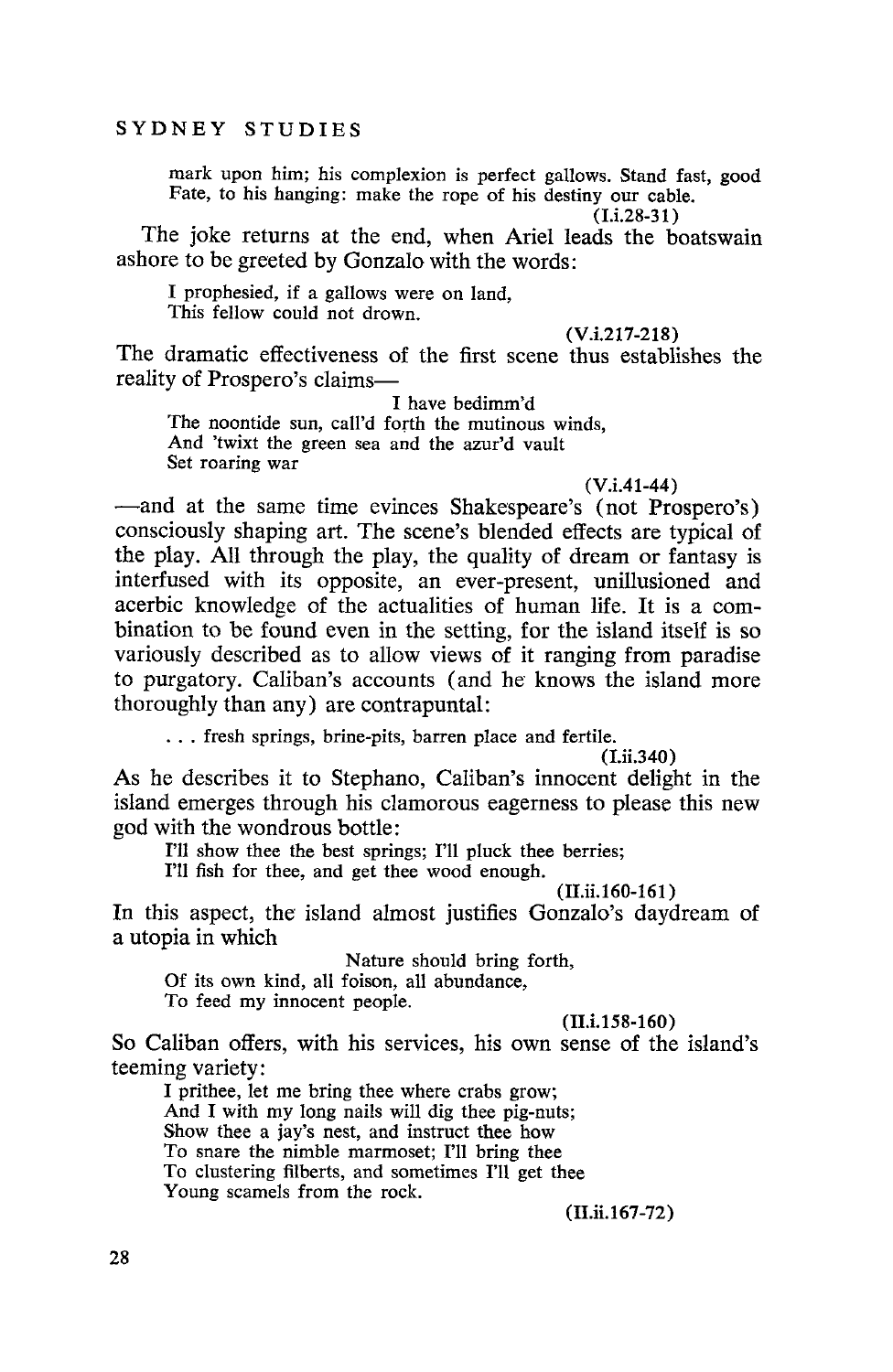That it is service Caliban offers, not merely Nature's plenty, needs emphasis. Even here, in this demi-Eden, Nature does not, as Gonzalo would believe, produce "without sweat or endeavour" (II.i.156). It is necessary to dig with long nails, to climb trees, set snares, make dams for fish, carry firewood, and wash dishesto labour in order to live. The awareness of actualities is everpresent.

This doubleness remains even when the island assumes its supernatural aspect. As a place of enchantment, it can take the guise Caliban describes to reassure his companions;

the isle is full of noises, Sounds and sweet airs, that give delight, and hurt not. Sometimes a thousand twangling instruments Will hum about mine ears; and sometime voices, That, if I then had wak'd after long sleep, Will make me sleep again: and then, in dreaming, The clouds methought would open, and show riches Ready to drop upon me; that, when I wak'd, I cried to dream again.

 $(III.ii.133-141)$ 

Equally, it can take the guise of nightmare; the spirits that hum about his ears he speaks of elsewhere as pinching him, pitching him into the mire, misleading him in the dark, setting upon him;

Sometime like apes, that mow and chatter at me, And after bite me; then like hedgehogs, which Lie tumbling in my barefoot way, and mount Their pricks at my footfall; sometime am I All wound with adders, who with cloven tongues Do hiss me into madness.

(II.ii.9-14)

Caliban is of course, as everyone notices, far more than the irredeemable beast Prospero makes him out to be. The point should suffice to forestall any facile identification of Prospero with Shakespeare himself. And in Caliban's contrasting experiences of the mysteries of the island there are rudimentary intimations of something we might call a religious consciousness. He lives between the recollection of torment and the dream of grace, and in his own nature incarnates something of their struggle. Not wholly irredeemable, he does learn from his folly: his last speech contains a declaration which, though equivocal, reaches out for its significance into the deepest claims of the play:

I'll be wise hereafter,

And seek for grace.

(V.i.294-295)

Were these indeed his very last words, they would not be equivocal, they would merely be sentimental. But here again the play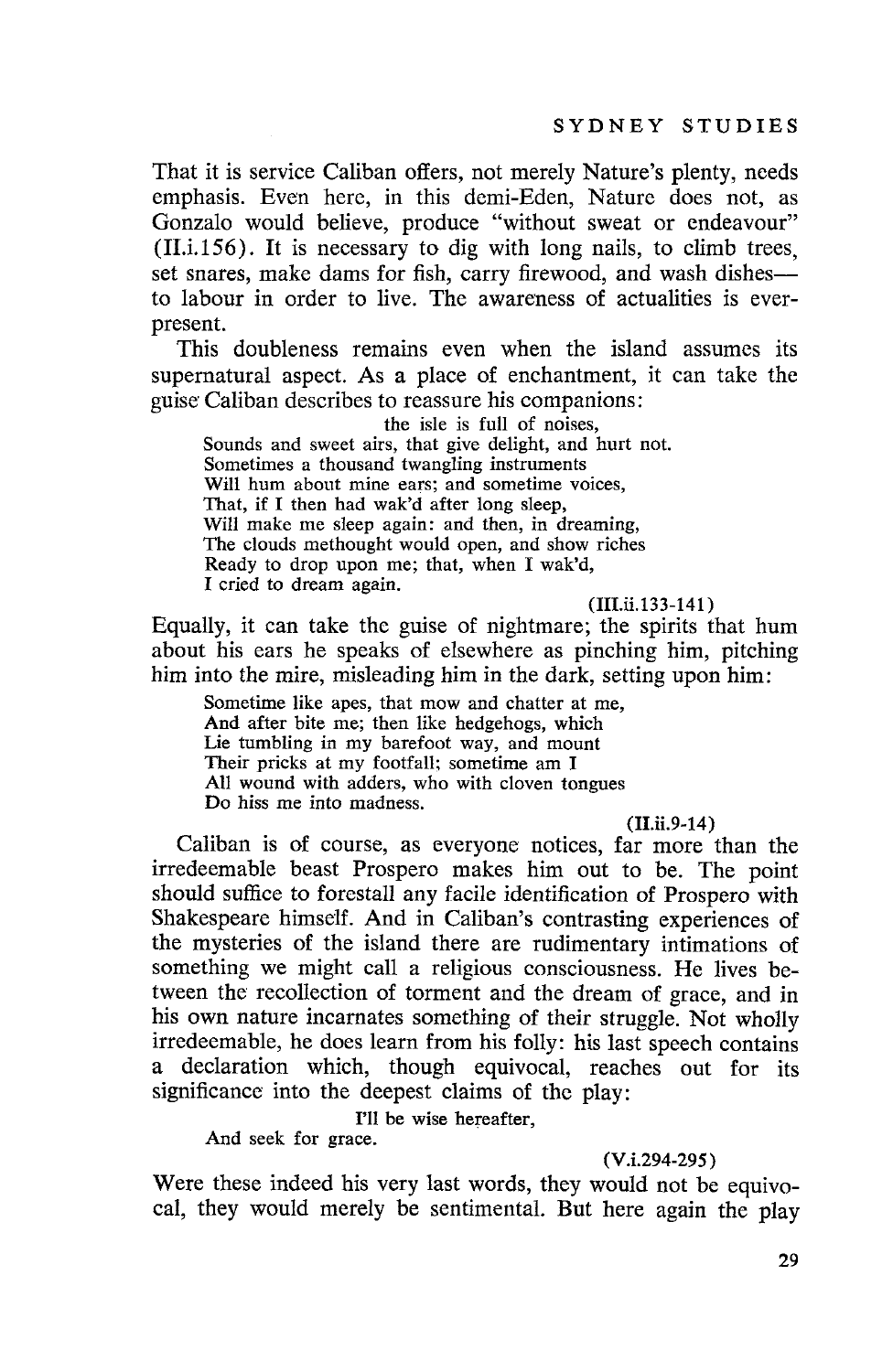draws upon its harder knowledge. Caliban goes on to berate himself for poor judgment of Stephano, taking the drunkard for a god. Seen in the light of that, his quest for wisdom and grace dwindles into a resolution to win the favour of the stronger side: it suggests at least that no miraculous regeneration should be expected from a creature capable of the sullen, brutal hatred with which he had urged Prospero's destruction:

with a log

Batter his skull, or paunch him with a stake, Or cut his wezand with thy knife.

(III.ii.87-89)

Caliban is not the only one to express the dual nature of the island. When the court party has first come ashore, its members respond varyingly to their surroundings. Adrian and Gonzalo observe the delicacy and temperance of the climate, the sweetness of the air, the natural fecundity, the vigorous green of the grass. Antonio and Sebastian observe only the opposite of these qualities. They are not responding to different scenes: both sets of observation are given simultaneously, in harsh counterpoint:

 $Adr$ . The air breathes upon us here most sweetly.

*Seb.* As if it had lungs, and rotten ones.

*Ant.* Or as 'twere perfum'd by a fen.

*Gon.* Here is everything advantageous to life.

*Ant.* True; save means to live.

*Seb.* Of that there's none, or little.

*Gon.* How lush and lusty the grass looks! how green!

*Ant.* The ground, indeed, is tawny.

## (II.i.45-52)

Whatever the reality of the island, what each sees here is his own image. This is crucial. Our understanding of the whole play depends not indeed upon this scrap of dialogue but upon the insight offered here more baldly than elsewhere. The dualism of the island, and of the play, is not to be found in the objective world. It is in, innate to, mankind. And the objective world is not independently to be known. The storm, the sequence of events, the island itself, each separate reality has its existence only as it takes form in the imagination of participant or perceiver. Thus it is that the music of the island induces all of the courtiers to sleep, except Antonio and Sebastian. They, although they attribute the drowsiness of the others to a "quality o'th'climate" (II.i.195), remain broad waking, and hatch their plot. Ariel's harmony can take no hold on their discordant imaginations.

The world of the play exists as it is perceived, to all of its inhabitants, its form plastic to their differing natures. So it is that when Miranda finds mankind beauteous and the world brave and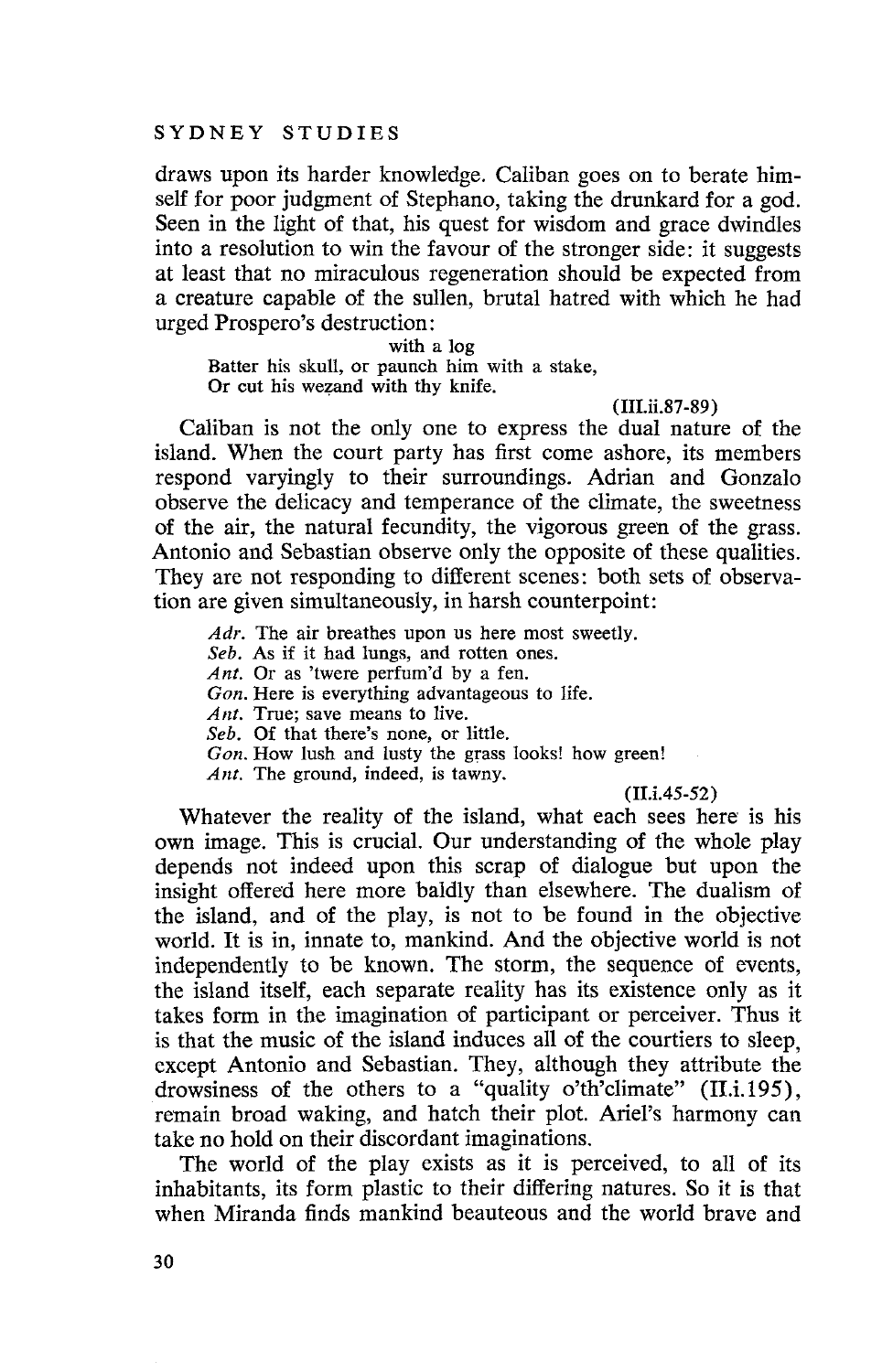new, her words carry conviction, they speak to our sense of truth rather than to our hopes alone, even though we are fully aware of the ironies. Prospero's answer,

### 'Tis new to thee

(V.i.184)

may express his own bitter disillusionment, but as a comment on Miranda's exclamation it is perfectly just. To the audience of the play, neither view is out of keeping with what has been seen. What has been seen, the status of the presented spectacle, is indeed as much a question for the audience of the playas for any of its inhabitants.

That question brings us to Prospero. Understanding how the appearance—or rather, the perceived reality—of island and event, setting and story, vary with the nature of the perceiver can explain, better than learned excursions into Elizabethan theories of magic, the secret of Prospero's Art. It can explain also his role in the play, his character, and (to some extent) his relation to the poet.

A distinction needs to be drawn between the general impression of powers the play claims for Prospero, and the specific exercise of those powers as the action demonstrates them. The magic abjured in his renunciation speech is strong stuff:

to the dread rattling thunder Have I given fire, and rifted Jove's stout oak With his own bolt; the strong-bas'd promontory Have I made shake, and by the spurs pluck'd up The pine and cedar: graves at my command Have wak'd their sleepers, op'd, and let 'em forth By my so potent Art.

#### (V.i.44-50)

We need not question his word, despite perhaps a slight worry about graves on a previously uninhabited island. These images lodge themselves with sufficient energy in the mind to leave a lasting sense of the vast capacities Prospero gives up: the tangled roots of great trees, for example, seen vividly yet in apt diminution as spurs, the trunks plucked up by a giant. The effect of the whole passage, coming where it does near the end of the play, is to generalize Prospero's power, create a heightened impression of it, at the point where he resolves to dispense with it. It is a dramatic effect, specifically local, reinforcing the play's climax; and it is in keeping with his sense of himself that Prospero should so dramatize, should represent in such epical grandeur, god-like, the accomplishment he is about to sacrifice.

The magic actually performed in the play is different. It is essentially an art of illusion, or perhaps it may be less misleading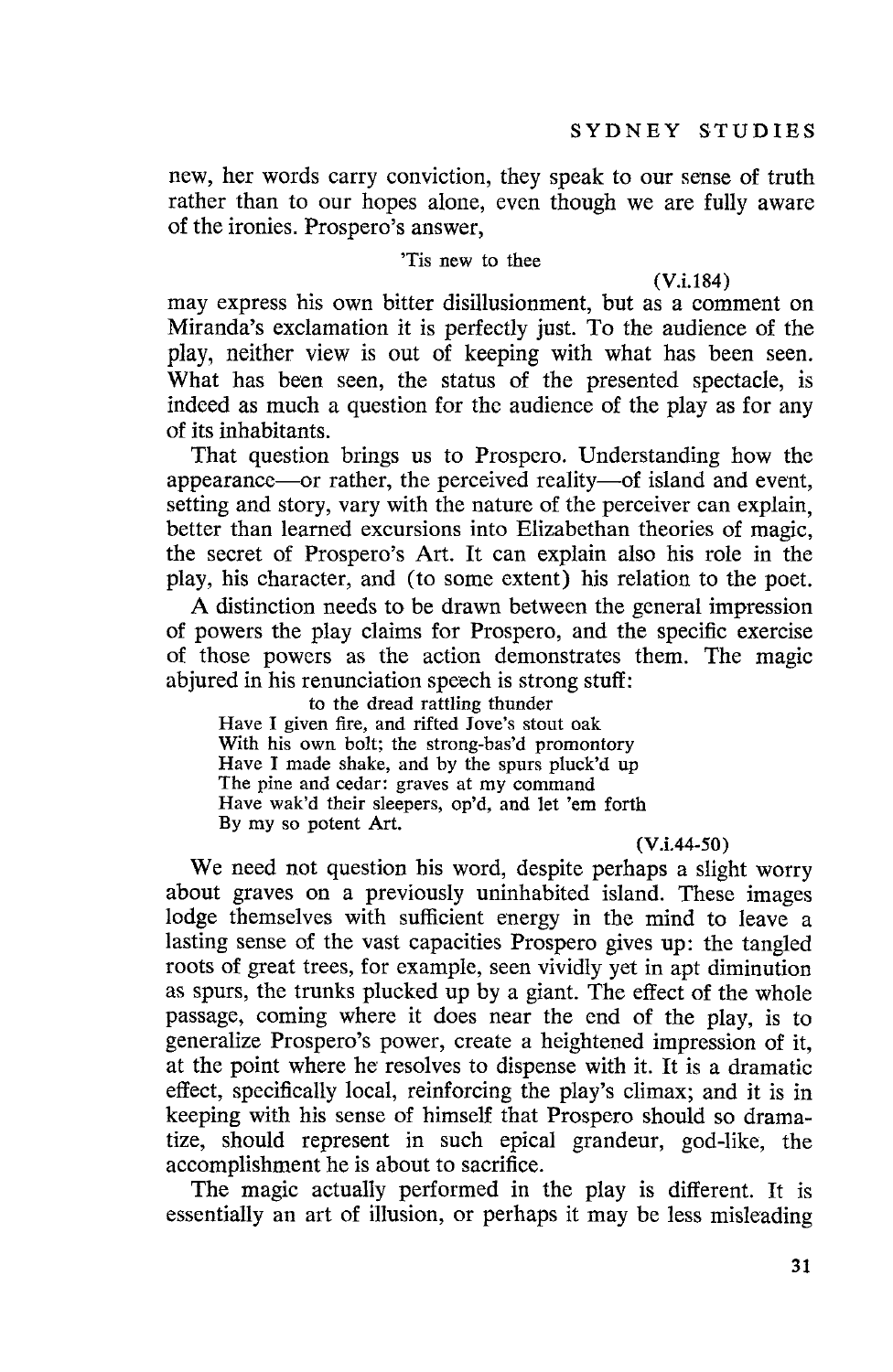to call it an art of suggestion. It works by evoking in the subject the required sensation, of pain, or harmony, or drowsiness, and by registering upon the senses the required sounds and pictures. This does not mean that the effects are simply subjective, as, say, delusions induced by hypnosis would be. In the tempest of scene one, the people on board ship hear the howling of the wind, feel the turbulence of the sea, wrestle with the heaving sails. In scene two, Miranda likewise sees the wild waters and the black stormy sky; but Ariel, when he comes, reveals that the whole tempest has been a performance. The term is significant. What he has done is to act out the illusion Prospero planned.<br>*Pros.* Hast thou, spirit

Hast thou, spirit,

Perform'd to point the tempest that I bade thee? *Ari.* To every article.

I boarded the king's ship; now on the beak, Now in the waist, the deck, in every cabin, I flam'd amazement: sometime I'd divide, And burn in many places; on the topmast, The yards and boresprit, would I flame distinctly, Then meet and join. Jove's lightnings, the precursors O'th'dreadful thunder-claps, more momentary And sight-outrunning were not: the fire and cracks Of sulphurous foaring the most mighty Neptune Seem to besiege, and make his bold waves tremble, Yea, his dread trident shake.

#### (I.ii.193-206)

As aetor of this show, Ariel more than performs it faithfully; he does it with a creative zest, an enjoyment of his own lambent energy and power to amaze, that outstrips any notion of service he owes to Prospero. Here, as elsewhere, he speaks as one wishing not merely approval but applause—which Prospero at once bestows. Ariel's last words in the play are the aside to Prospero:

Was't well done?

#### (V.i.240)

Even when his mission is a cruel one, Ariel performs it with the self-enjoyment of a polished, resourceful showman. Leading the three clowns to the foul lake, he finds them transformed by drink, as if by witchcraft, into the semblance of animals:

... they were red-hot with drinking; So full of valour that they smote the air For breathing in their faces; beat the ground For kissing of their feet; yet always bending Towards their project. Then I beat my tabor; At which, like unback'd colts, they prick'd their ears, Advanc'd their eyelids, lifted up their noses As they smelt music: so I charm'd their ears, That, calf-like, they my lowing follow'd, through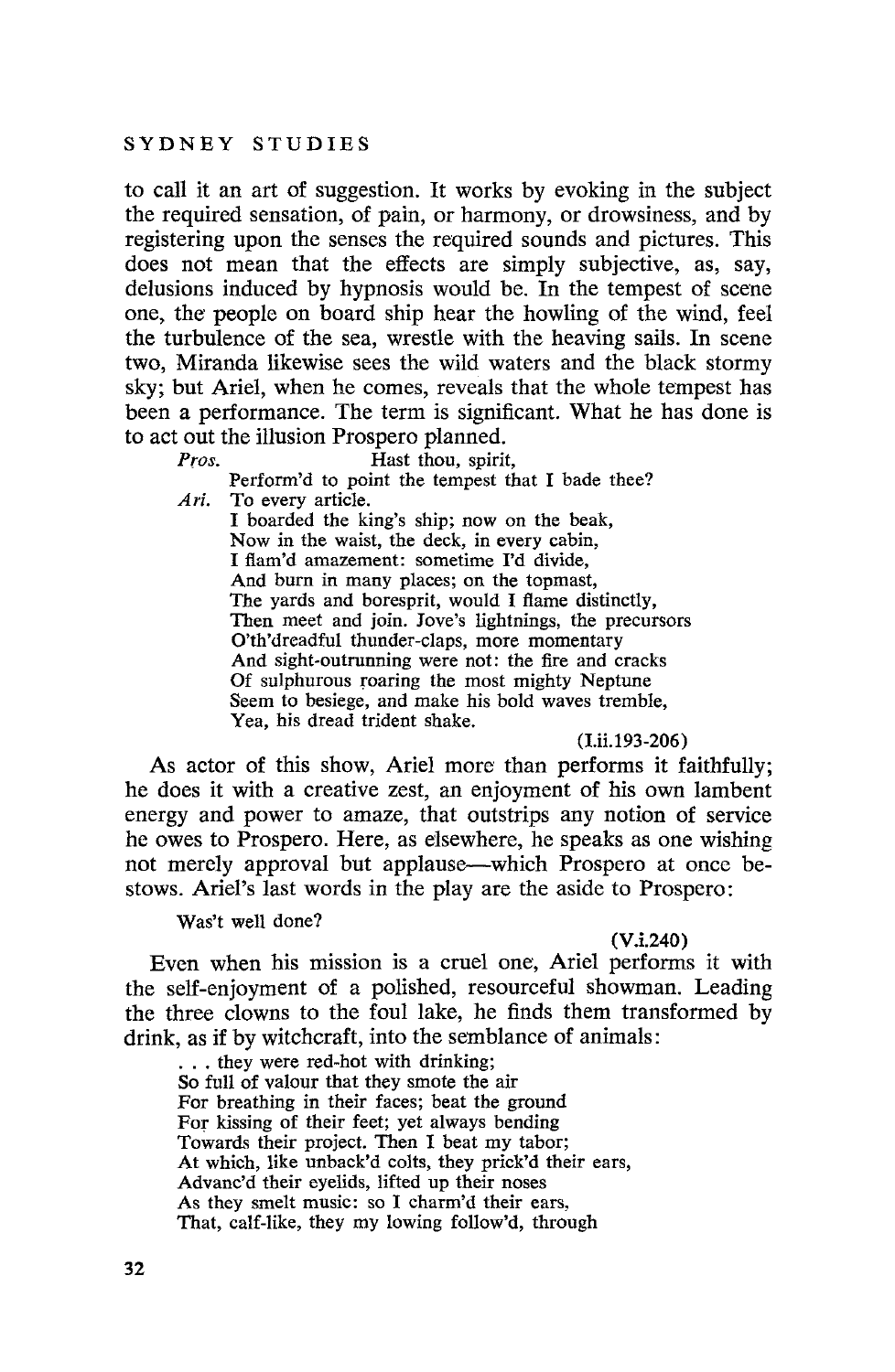Tooth'd briers, sharp furzes, pricking goss, and thorns, Which enter'd their frail shins.

# (IV.i.171-ISl)

To the beat of the tabor, they became a troupe of dancing beasts and Ariel both mischievous Orpheus and ringmaster.

Prospera has power to look into the future, to discern danger afar, to put Miranda into a sleep, to freeze Ferdinand where he stands with sword drawn; but in the main he works through intermediaries, Ariel and other spirits and goblins. It is through these "weak masters", as he calls them, that Prospera composes the play of forgiveness and restitution that is to round out his life. By their aid he mounts the storm, brings the royal party ashore, unites Ferdinand and Miranda, preserves the king's life, confronts the three men of sin with their guilt, obtains the restoration of his dukedom, punishes Caliban and his fellows, and returns in triumph to Milan. It is a simple tale he constructs, more tableau than drama, for it contains no possibility of effective conflict. Prospera's own enjoyment of it comes partly through self-vindication, partly through the discomfiture of his enemies, and in quite large part through the exhibition of his powers. But although these may satisfy him, it seems doubtful that they would by themselves suffice to satisfy an audience. Luckily for us, Prospera and his neat enactment of revenge and reconciliation subsist within a larger framework. *The Tempest* as a whole affords sharper consideration of his motives than Prospero himself would think fit to undertake, and shows the limitations both of his power and of the conception of the world he seeks to impose on reality.

From his first entry, imperfections in his character appear. Traces of the pedant in his manner, of impatience with Miranda, and of needless asperity to Ferdinand, have been often noticed. The violence of his reaction when Ariel pleads (temperately and courteously) for his promised liberty scarcely bespeaks Prospera's self-possession, and there is a troubling impercipience in the absoluteness with which he condemns Caliban. It is not necessary to deny Caliban's real viciousness to feel some sympathy with him, not only in the pathos of his role as beast to Miranda's beauty but also in the gusto with which he enjoys the island and wishes to people it with Calibans. But the terms of Prospero's condemnation are revealing:

A devil, a born devil, on whose nature Nurture can never stick; on whom my pains, Humanely taken, all, all lost, quite lost; And as with age his body uglier grows,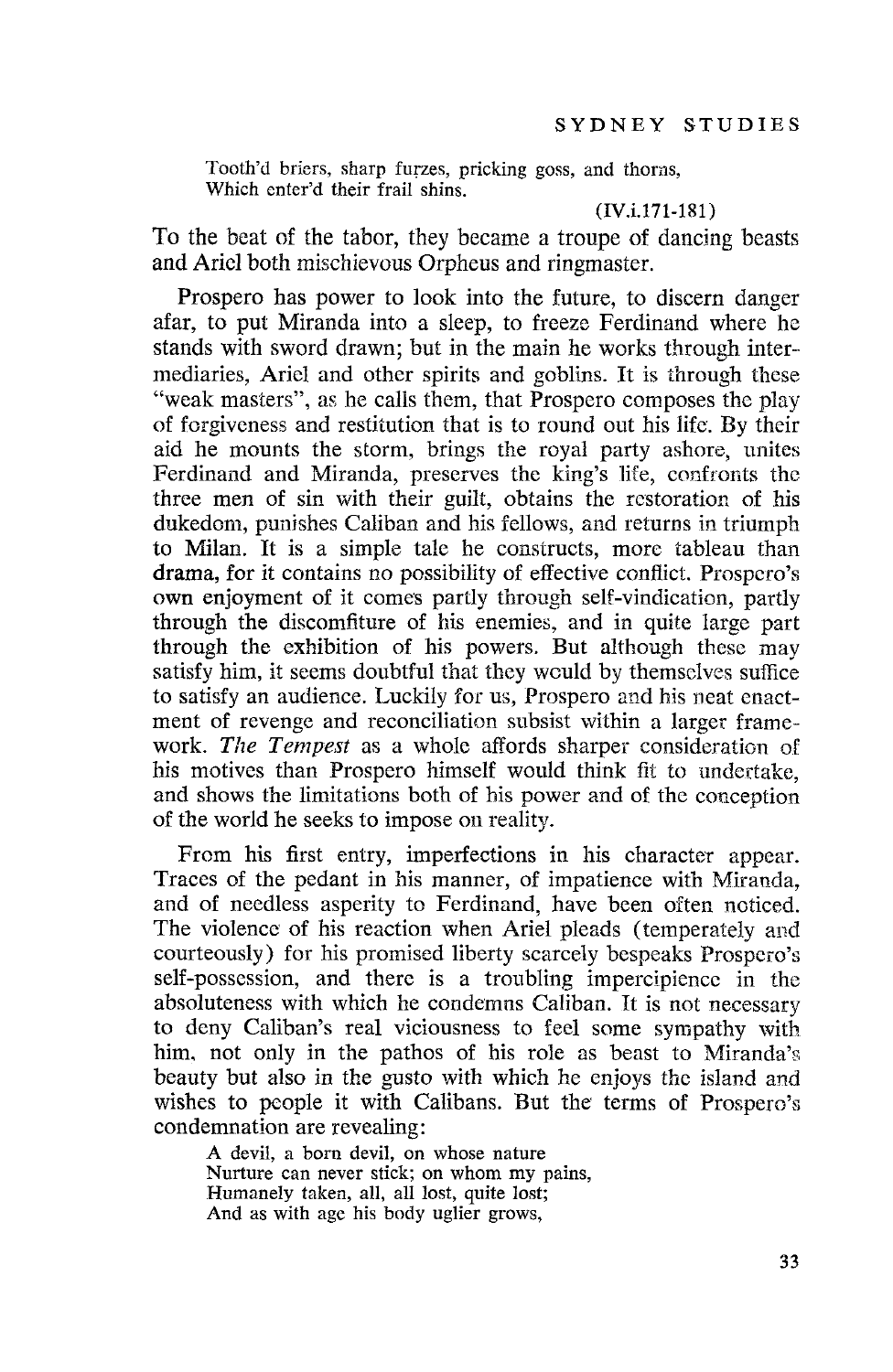So his mind cankers. I will plague them all, Even to roaring.

#### (IV.i.188-193)

There is in these lines an understandable feeling of failure. We see that not even Prospero's art could do much with Caliban. But then questions come to mind. Was the unsuccess, as Prospero insists, wholly because of Caliban's irredeemable nature? Could it be that in Prospero's pains, too, something was lacking, patience or tolerance or sympathy? Prospero's vehemence seems suspect: together with justifiable disappointment is there not some less warrantable self-vindication? And is not the disappointment mixed up in the vindictive desire to hurt, to plague them all even to roaring?

Self-vindication, a blind assumption of his own rectitude, appears on a grander scale in the main story. It is not that Antonio was less guilty than Prospero claims, but that Prospero passes with disturbing lightness over what might seem his own share of responsibility. It may be that Prospero's renunciation of his magical powers constitutes some sort of recognition of this, but nothing in the play explicitly connects that renunciation to the remembrance of how these pursuits had led to his downfall:

those being all my study, The government I cast upon my brother, And to my state grew stranger, being transported And rapt in secret studies.

(I.ii.74-77)

In a play so concerned with authority and legitimacy, the implication there of neglected duties seems unmistakable; but beyond the bare statement Prospero betrays no qualms. If the evidence here seems equivocal, later developments are plainer. The theatrical denunciation he contrives to bring home their guilt to his enemies shows Prospero attributing to his own purposes a far greater sanction. Ariel, reciting the words Prospero has prepared, declaims:

You are three men of sin, whom Destiny,  $-$ That hath to instrument this lower world And what is  $in't$ ,  $-$  the never-surfeited sea Hath caus'd to belch up you.

#### (I1I.iii.53-56)

Prospero casts himself, we see, in the role of all-righteous Providence. He even claims for himself, through Ariel's lines, the sympathy and sanction of universal Nature:

The powers, delaying, not forgetting, have Incens'd the seas and shores, yea, all the creatures, Against your peace.

(I1I.iii.73-75)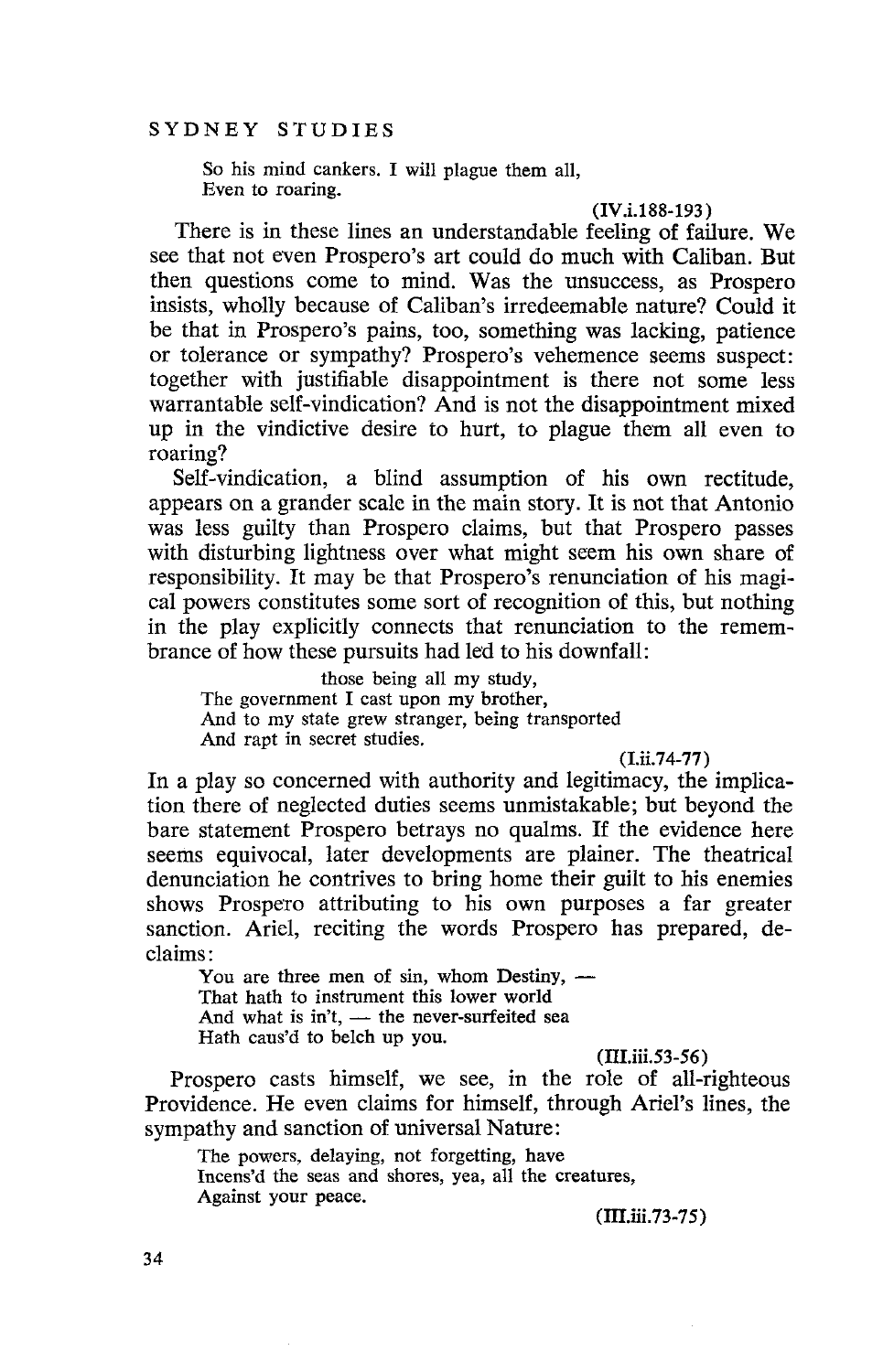These, however, are claims the rest of the play fails to endorse. The masque especially performed to display Prospera's Art is abruptly broken up when, at almost the last moment, he recalls Caliban's plot against his life. As Providence, Prospera is strangely forgetful.

There are far more important limits to his power and his purposes. We have seen that he fails fully to understand or command his own feelings. Over the feelings of others, over their souls, he has, and can have, no control. In this respect, manipulate them as he may, the others are autonomous, and Caliban's recalcitrance proves, indeed, his share of humanity. Prospero glimpses this truth, and acknowledges that it is not in his power either to make Ferdinand and Miranda love eaeh other or, when they do fall in love, to guarantee the purity of their affections. The utmost he can do is to bring them together, so that love can have its opportunity, and then to separate them so that love can be put to the test. When Miranda at first sight of Ferdinand calls him a thing divine, Prospera comments to himself:

It goes on, I see, As my soul prompts it.

(l.ii.422-423 )

He can't simply make it happen: it is what he hopes for, and rejoices to find. The note of exultation persists, as things fall out exactly to his wishes:

At the first sight They have chang'd eyes.

(I.ii.443-444 )

That their love should be spontaneous (spontaneous within the convention of love at first sight) is, of course, from the audience's point of view, a necessary sign of its authenticity. Prospera himself feels towards it in complex ways appropriate to something in the natural world, not a thing of his own fashioning. So, with the tender superiority of age, he can say of the love-lorn Miranda,

Poor worm, thou art infected

 $(III.i.31)$ 

and only moments later be moved to call for Heaven's grace upon their "rare affections".

What is true of love holds equally for the baser passions. Magic can neither summon nor dispel them. Prospera has no power to change bad men into good, and can have none because a moral regeneration imposed from without would be meaningless. All his wonders have therefore no profound effect upon the three men of sin. Alonso mourns the supposed loss of his son, but shows small contrition for the wrong done so many years ago to Prospero;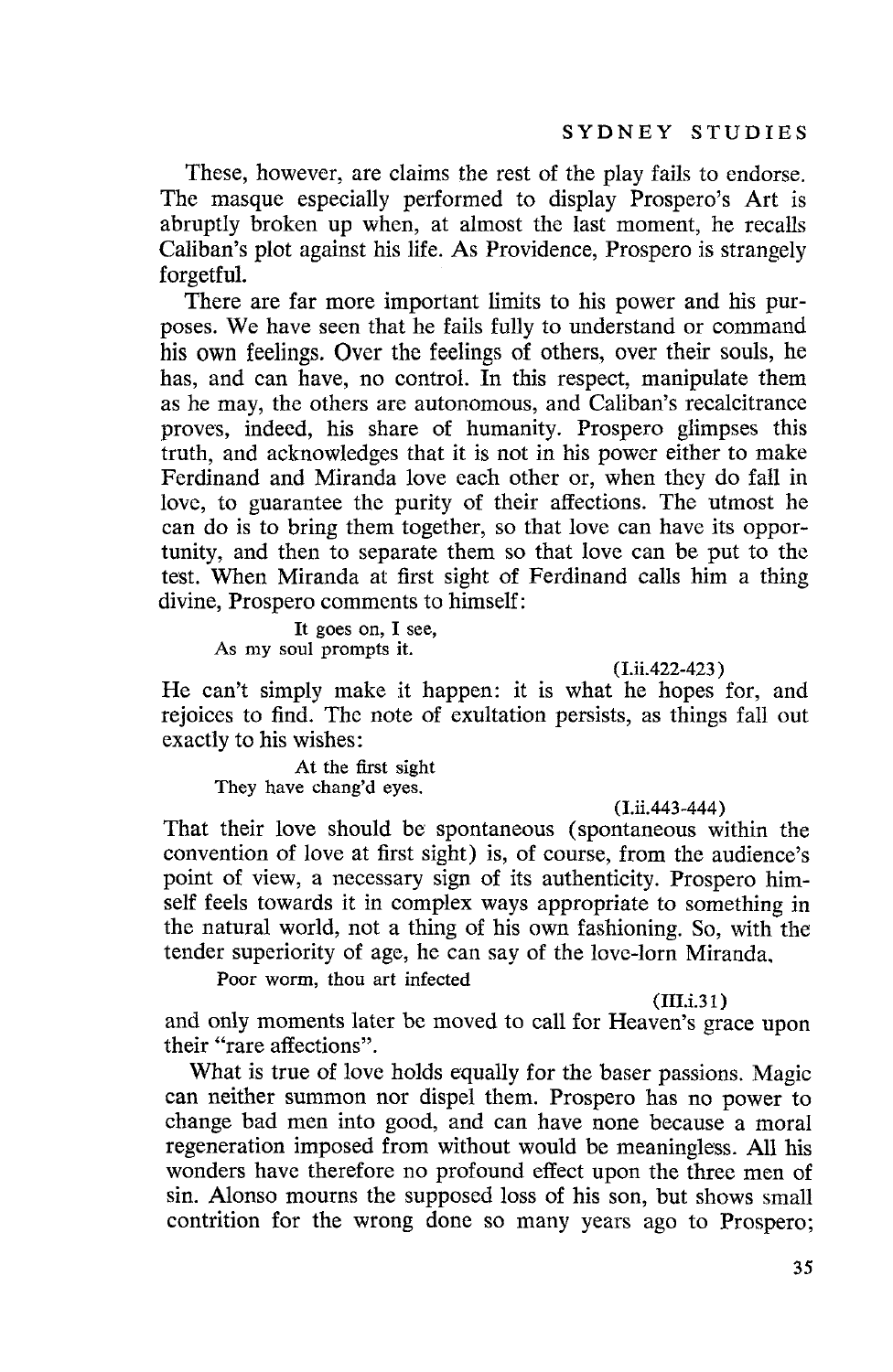Sebastian shows less, and Antonio none. It has been often observed that the two plotters remain their jeering selves to the very end. That Prospero recognizes as much, and is forced to come to terms with it, usually escapes notice. The fact is that, with Antonio and Sebastian, Prospero's Art fails, he is unable to enforce the resolution he had planned, and must make do with rough pragmatic arrangements. Instead of a reconciliation of purified hearts, the human realities limit him to the compromises of power.

Prospero's grand ambition has been to bring about the moral transformation of his enemies. **In** the words given to Ariel, he demands of them no less than

heart-sorrow And a clear life ensuing.

## (III.iii.81-82)

Under the influence of his magic charm, they are plunged into distraction, temporary madness. When they are in this pitiable condition he resolves on mercy, for, he says:

the rarer action is

In virtue than in vengeance: they being penitent, The sole drift of my purpose doth extend Not a frown further.

#### $(V.i.26-30)$

Distraction, however, is not penitence. When, finally, he confronts them, Prospero makes no reliance upon the supposed repentance of Sebastian and Antonio. Formally forgiving them, he extends to them no warmth or trust. Antonio, he insists still, is unnatural, a

most wicked sir, whom to call brother Would even infect my mouth.

## (V.i.13O-13l)

He can reclaim the dukedom, not because Antonio willingly relinquishes it but because he is compelled by force to restore it. That he and his daughter can return there in security he ensures by threats. Whatever "inward pinches" Sebastian may feel for his past misdeeds, Prospera binds him and Antonio to good behaviour in the future under penalty of exposure:

But you, my brace of lords, were I so minded, I here could pluck his highness' frown upon you, And justify you traitors: at this time I will tell no tales.

## (V.i.126-129 )

Prospero here, it is manifest, has tacitly abandoned the pretension to induce heart-sorrow and a clear life ensuing. He deals with reality in the terms reality allows.

All through the play, as everyone knows, there are suggestions of an equivalence between magic and poetry. Both work by the